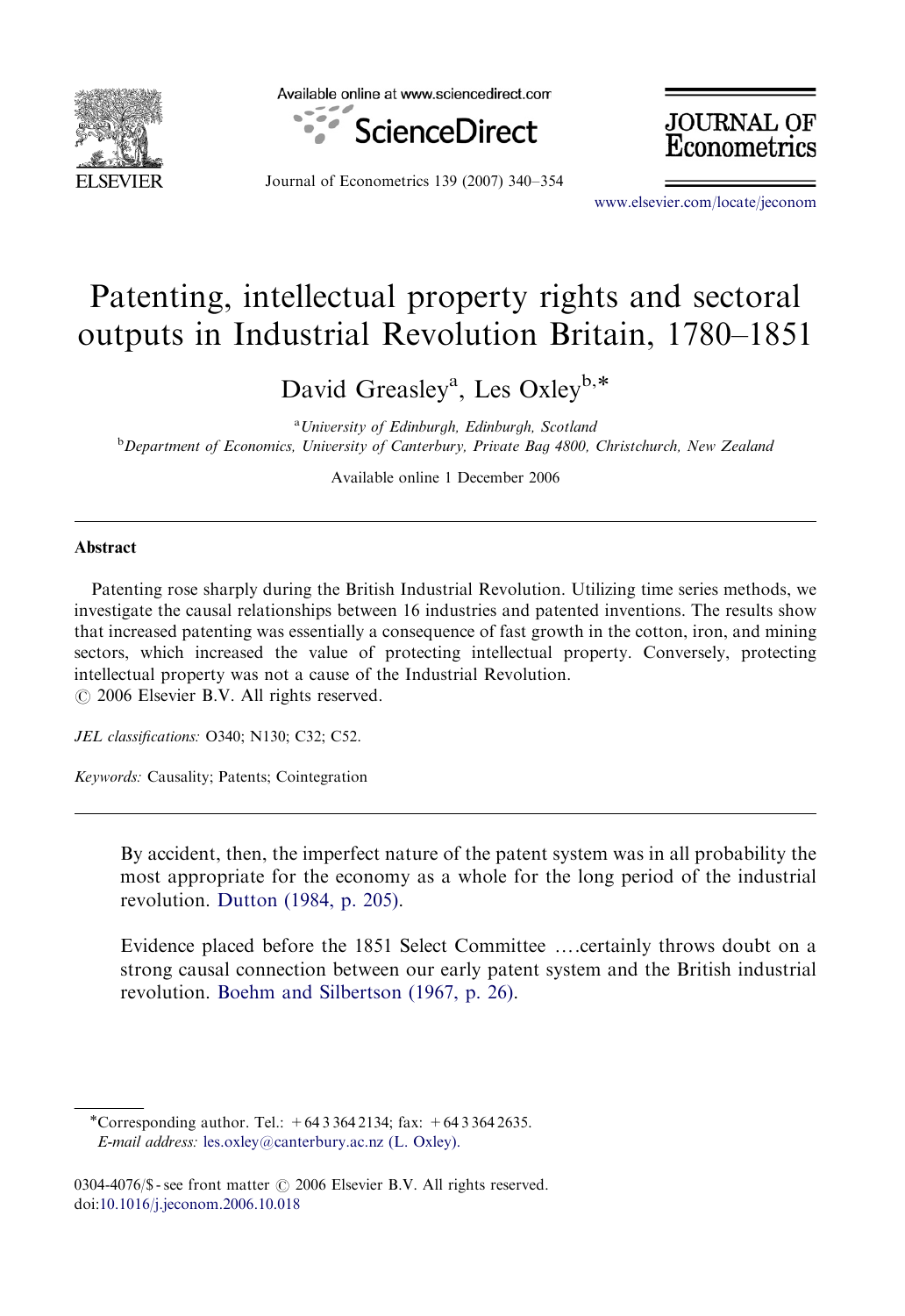## 1. Introduction

Patenting has a long history. [Machlup and Penrose \(1950\)](#page--1-0) note that a rather well developed patent system existed in Venice in the 15th century, and that the practice of granting monopoly privileges to inventors by the Crown or by city states was followed in many parts of Europe in the 16th and 17th centuries. In England the granting of patents under royal prerogative led to the Statute of Monopolies of 1624. Others followed with France and the USA enacting patent laws in 1791 and 1793, respectively.

Historians' judgements of the precocious English patent system's consequences are mixed. Some, including [Fox \(1947\)](#page--1-0) associate the patent system in England with the Industrial Revolution. [MacLeod \(1988, p. 198\)](#page--1-0) takes a more cautious approach, noting that the concept of ''intellectual property'' for technical invention was a late development, first mentioned in a pamphlet of 1712. After that the term re-appears sporadically in patent applications, before being enshrined in the Act extending James Watt's patent in 1775, ''his property in the said application secured''.

Ironically, Dutton (1988, 2004) argues that the imperfect British patent system may have approached the ideal. Inventors paid heavily, and separately in England, Scotland, and Ireland, for the temporary (14 years in the first instance), and uncertain privileges since intellectual property ''rights'' depended on court decisions. British patents offered some protection to inventors, but did not provide complete barriers to access and use by others. This, argues Dutton, was most appropriate for the economy as a whole during the Industrial Revolution. The balance eventually swung in favor of patentees. [Sullivan \(1989,](#page--1-0) [p.436\)](#page--1-0) attributes increased patent activity after 1830 to patentees favorable treatment in the courts. Yet the system before the reforms of 1852 remained cumbersome and administratively expensive.

Whether the property rights afforded to inventors during the Industrial Revolution levered technological and industrial progress is, on the basis of the historiography, unclear. The reverse interpretation, that the growth of patenting after 1760 followed industrial development, does appear in the literature. [Ashton \(1948\)](#page--1-0) postulates that the timing and the direction of Industrial Revolution patenting activity was influenced by economic conditions, including prices, costs, and interest rates. Our chief purpose lies in putting the debates surrounding the protection of inventors' property and the Industrial Revolution on a firmer statistical footing, by articulating the direction of the causal linkages between patents and sector industrial growth in Britain, 1780–1851.

Historians are divided on the sectoral-pervasiveness of Industrial Revolution technological progress. [O'Brien \(1993\),](#page--1-0) [Harley \(1993\),](#page--1-0) and [Crafts \(1985\)](#page--1-0) argue that technological progress was localized in the cotton and iron industries. Alternatively, [Temin](#page--1-0) [\(1997\),](#page--1-0) and [Landes \(1969\)](#page--1-0) see the Industrial Revolution as broadly based. [McCloskey](#page--1-0) [\(1988\)](#page--1-0) adopted an intermediate position, claiming that around 46% of economy-wide productivity growth arose outside the ''modernized sectors''. The linkages between patents, as a measure of ''protected'' inventive activity, and the disaggregate record of British industrial growth between 1780–1851, have the potential to inform the debates surrounding historians' conceptualizations of the Industrial Revolution. The extent, if any, to which the effects of patented inventions spilled through the industrial economy will show how protecting inventors' property rights impinged on the economy-wide adoption of new technology. Conversely, the statistical causality tests will also show if patenting activity was stimulated by particular industrial sectors.